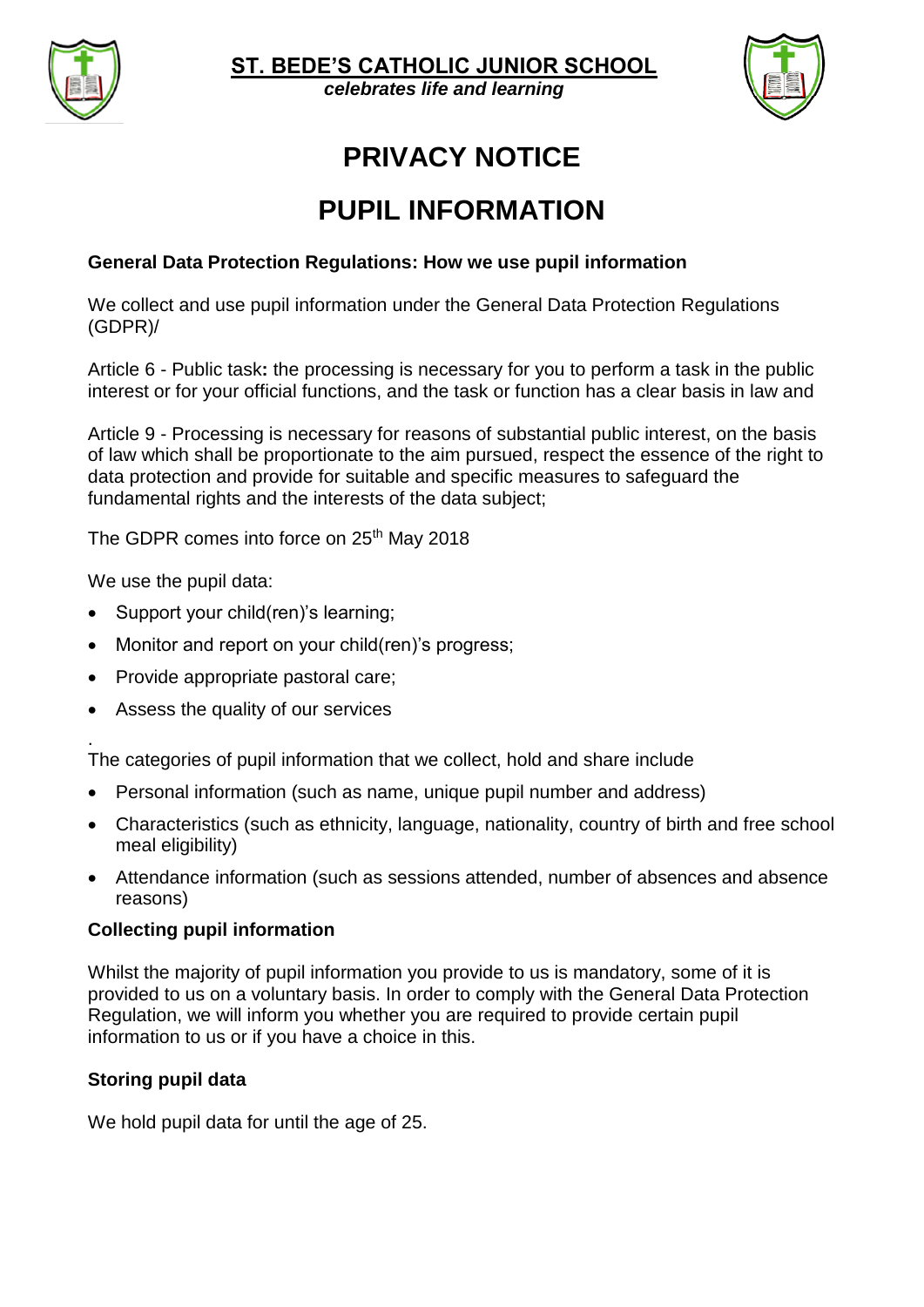## **Who do we share pupil information with?**

We routinely share pupil information with:

- schools that the pupil's attend after leaving us
- our local authority
- the Department for Education (DfE)
- the School Nurse

## **Why we share pupil information**

We do not share information about our pupils with anyone without consent unless the law and our policies allow us to do so.

We share pupils' data with the Department for Education (DfE) on a statutory basis. This data sharing underpins school funding and educational attainment policy and monitoring.

We are required to share information about our pupils with our local authority (LA) and the Department for Education (DfE) under section 3 of The Education (Information About Individual Pupils) (England) Regulations 2013.

#### **Data collection requirements:**

To find out more about the data collection requirements placed on us by the Department for Education (for example; via the school census) go to [https://www.gov.uk/education/data-collection](https://www.gov.uk/education/data-collection-and-censuses-for-schools)[and-censuses-for-schools.](https://www.gov.uk/education/data-collection-and-censuses-for-schools)

## **The National Pupil Database (NPD)**

The NPD is owned and managed by the Department for Education and contains information about pupils in schools in England. It provides invaluable evidence on educational performance to inform independent research, as well as studies commissioned by the Department. It is held in electronic format for statistical purposes. This information is securely collected from a range of sources including schools, local authorities and awarding bodies.

We are required by law, to provide information about our pupils to the DfE as part of statutory data collections such as the school census and early years' census. Some of this information is then stored in the NPD. The law that allows this is the Education (Information About Individual Pupils) (England) Regulations 2013.

To find out more about the pupil information we share with the department, for the purpose of data collections, go to [https://www.gov.uk/education/data-collection-and-censuses-for](https://www.gov.uk/education/data-collection-and-censuses-for-schools)[schools](https://www.gov.uk/education/data-collection-and-censuses-for-schools).

To find out more about the NPD, go to [https://www.gov.uk/government/publications/national](https://www.gov.uk/government/publications/national-pupil-database-user-guide-and-supporting-information)[pupil-database-user-guide-and-supporting-information](https://www.gov.uk/government/publications/national-pupil-database-user-guide-and-supporting-information).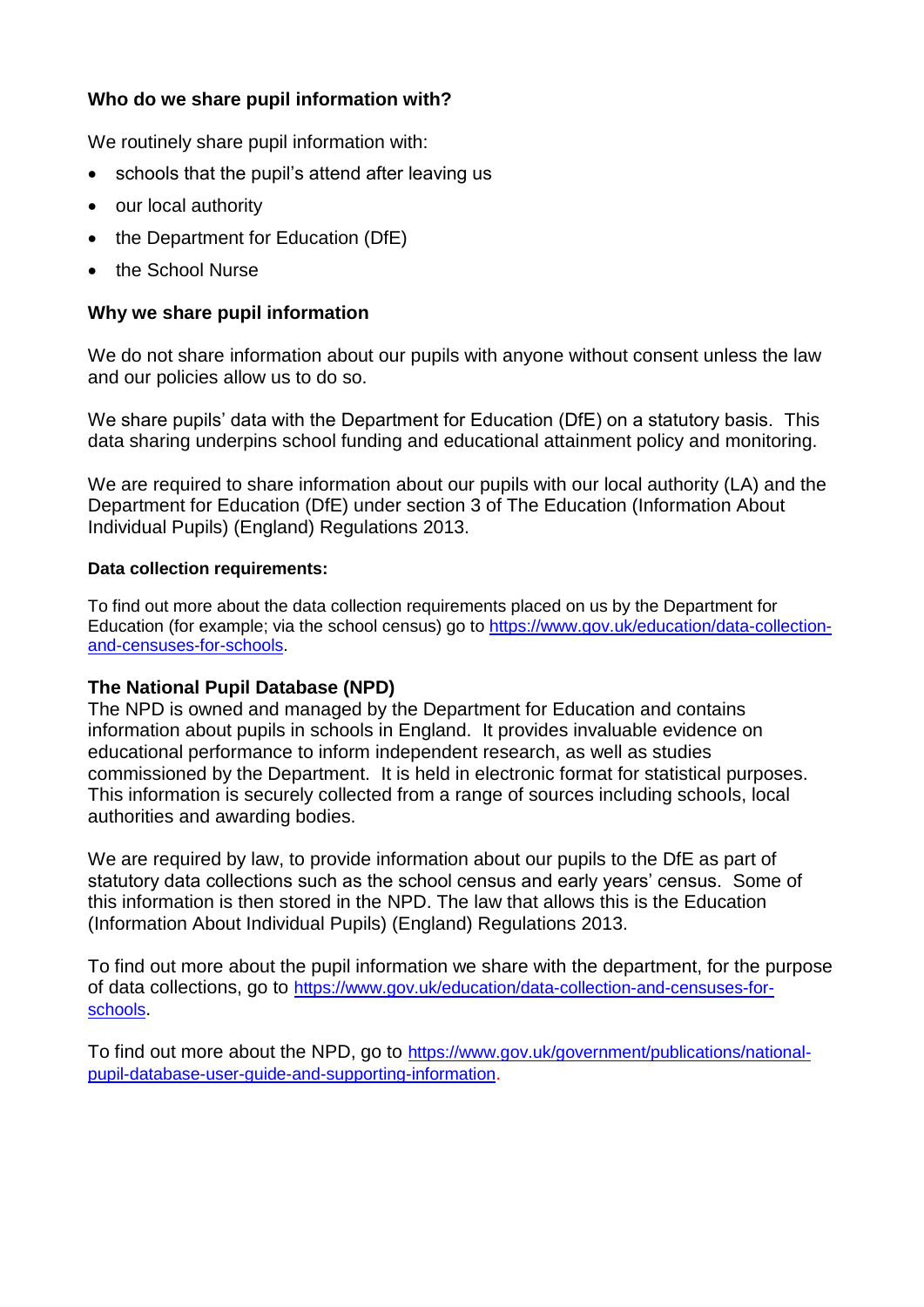The department may share information about our pupils from the NPD with third parties who promote the education or well-being of children in England by:

- conducting research or analysis
- producing statistics
- providing information, advice or guidance

The Department has robust processes in place to ensure the confidentiality of our data is maintained and there are stringent controls in place regarding access and use of the data. Decisions on whether DfE releases data to third parties are subject to a strict approval process and based on a detailed assessment of:

- who is requesting the data
- the purpose for which it is required
- the level and sensitivity of data requested: and
- the arrangements in place to store and handle the data

To be granted access to pupil information, organisations must comply with strict terms and conditions covering the confidentiality and handling of the data, security arrangements and retention and use of the data.

For more information about the department's data sharing process, please visit: <https://www.gov.uk/data-protection-how-we-collect-and-share-research-data>

For information about which organisations the department has provided pupil information, (and for which project), please visit the following website: <https://www.gov.uk/government/publications/national-pupil-database-requests-received>

To contact DfE: <https://www.gov.uk/contact-dfe>

#### **Requesting access to your personal data**

Under data protection legislation, parents and pupils have the right to request access to information about them that we hold. To make a request for your personal information, or be given access to your child's educational record, contact Mrs. M Guilfoyle, Office manager

You also have the right to:

- object to processing of personal data that is likely to cause, or is causing, damage or distress
- prevent processing for the purpose of direct marketing
- object to decisions being taken by automated means
- in certain circumstances, have inaccurate personal data rectified, blocked, erased or destroyed; and
- claim compensation for damages caused by a breach of the Data Protection regulations